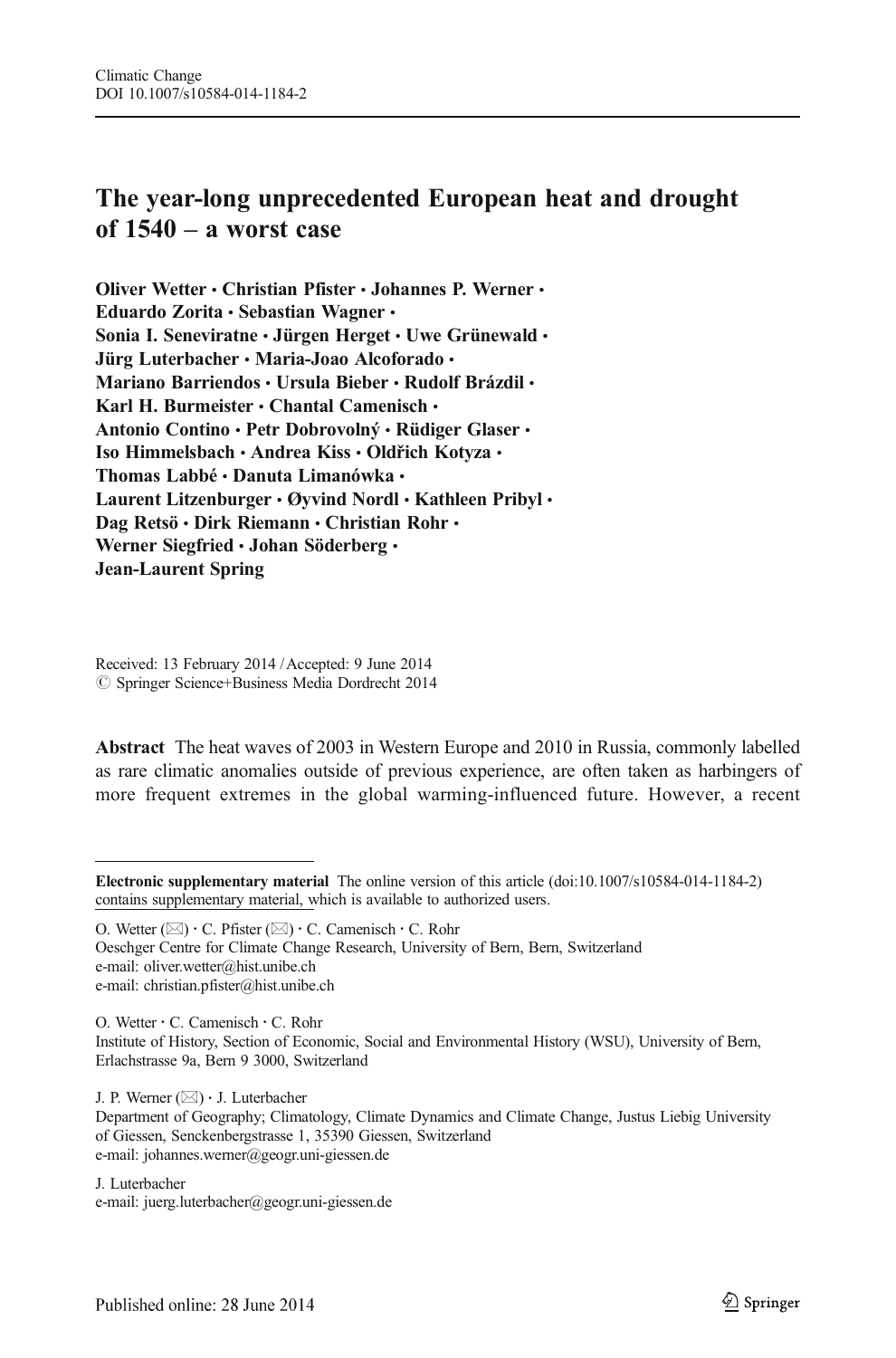reconstruction of spring–summer temperatures for WE resulted in the likelihood of significantly higher temperatures in 1540. In order to check the plausibility of this result we

E. Zorita : S. Wagner

Institute of Coastal Research, Helmholtz Centre Geesthacht, Max-Planck-Strasse 1, 21502 Geesthacht, Germany

E. Zorita e-mail: eduardo.zorita@hzg.de

S. I. Seneviratne Institute for Atmospheric and Climate Science, ETH Zurich, CHN N11, Universitätstrasse 16, 8092 Zurich, Switzerland e-mail: sonia.seneviratne@env.ethz.ch

J. Herget Department of Geography, Rheinische Friedrich Wilhelms University, Meckenheimer Allee 166, D-53115 Bonn, Germany e-mail: herget@giub.uni-bonn.de

U. Grünewald

Chair Hydrology and Water Resources Management, Faculty of Environmental Sciences and Process Engineering, Brandenburg University of Technology Cottbus – Senftenberg, Konrad-Wachsmann-Allee 6, 03046 Cottbus, Switzerland e-mail: uwe.gruenewald@tu-cottbus.de

M.<J. Alcoforado

Centre of Geographical Studies, Institute of Geography and Planning, University of Lisbon, Edifício da Fac. de Letras, Alameda da Universidade, 1600-214 Lisboa, Portugal e-mail: mjalcoforado@campus.ul.pt

M. Barriendos Catalan Institute for Climate Sciences (IC3), Doctor Trueta 203, 08005 Barcelona, Spain e-mail: mbarriendos@ub.edu

M. Barriendos Department of Modern History, University of Barcelona, Montalegre 6, 08003 Barcelona, Spain

U. Bieber

Department of Slavonic Studies and Interdisciplinary Centre of Medieval Studies, University of Salzburg, Erzabt-Klotz-Strasse 1, 5020 Salzburg, Austria e-mail: ursula.bieber@sbg.ac.at

R. Brázdil : P. Dobrovolný Institute of Geography, Masaryk University, Kotlářská 2, 611 37 Brno, Czech Republic

R. Brázdil e-mail: brazdil@sci.muni.cz

R. Brázdil : P. Dobrovolný Global Change Research Centre AS CR, Bĕlidla 956/4a, 603 00 Brno, Czech Republic

K. H. Burmeister Hoyerberg, Am Staeuben 18, Hoyerberg, 88131, Bodolz, Germany e-mail: k.h.a.burmeister@web.de

A. Contino Department of Earth and Sea Sciences (DiSTeM), University of Palermo, Via Archirafi 26, 90123 Palermo, Italy e-mail: ntncontino@gmail.com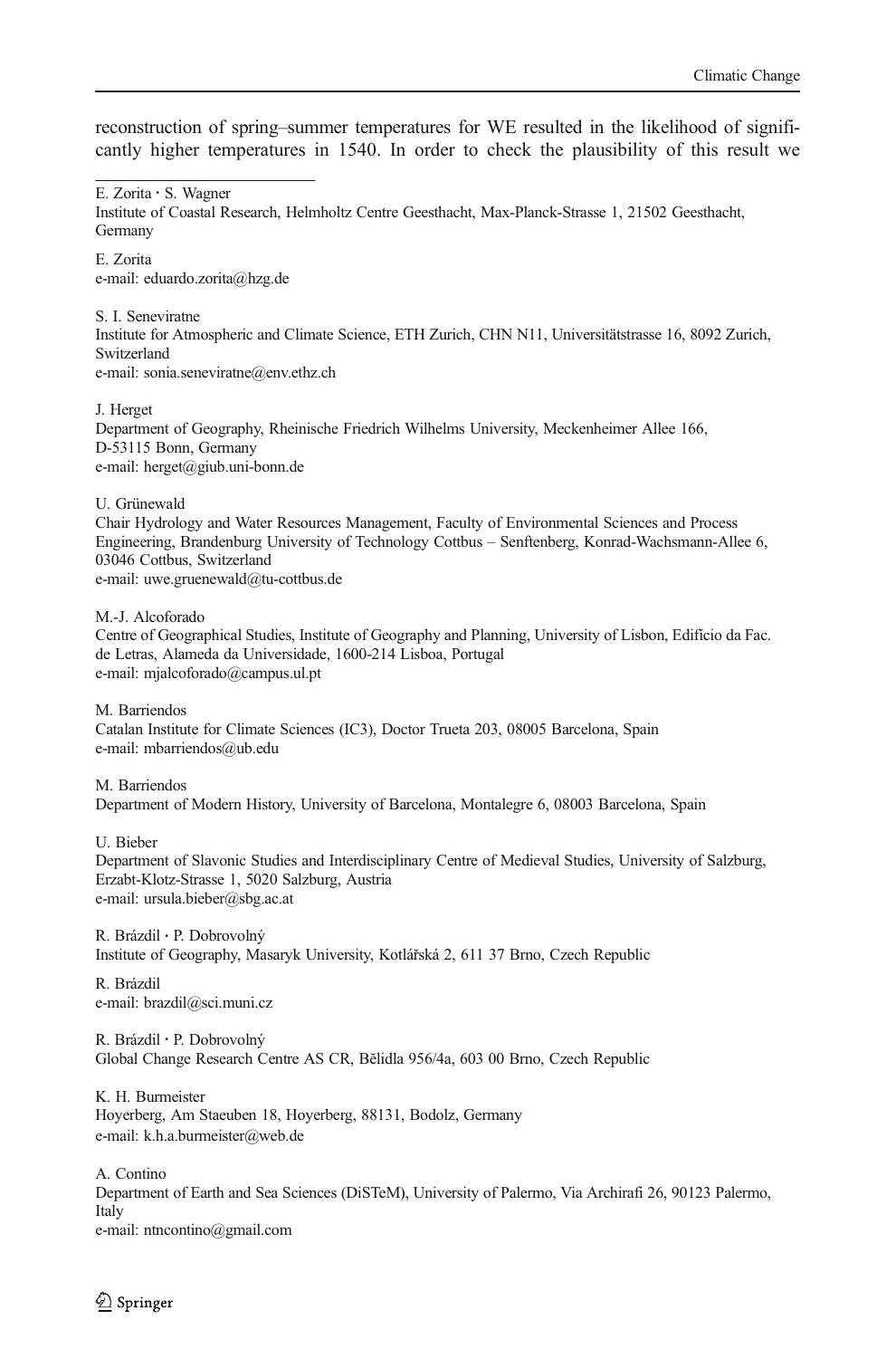investigated the severity of the 1540 drought by putting forward the argument of the known soil desiccation-temperature feedback. Based on more than 300 first-hand documentary

R. Glaser : I. Himmelsbach : D. Riemann

R. Glaser

e-mail: ruediger.glaser@geographie.uni-freiburg.de

A. Kiss

Institute of Hydraulic Engineering and Water Resources Management, Vienna University of Technology, Karlsplatz 13, 1040 Vienna, Austria e-mail: kiss@hydro.tuwien.ac.at

O. Kotyza

Regional Museum, Dlouhá 139, 412 01 Litoměřice, Czech Republic e-mail: muzeum.ltm@telecom.cz

T. Labbé

Institute of History, Technische Universität (TU) of Darmstadt, Residenzschloss, 64283 Darmstadt, Germany e-mail: labbe@pg.tu-darmstadt.de

D. Limanówka

Institute of Meteorology and Water Management National Research Institute (IMGW-PIB), Center for Poland's Climate Monitoring, Podleśna, 01-673 Warsaw, Poland e-mail: danuta.limanowka@imgw.pl

L. Litzenburger

Lorraine University Center for Historical Research (CRULH), University of Lorraine, Campus Lettres et Sciences Humaines, Place Godefroy de Bouillon, BP 3397, 54015 Nancy Cedex, France e-mail: l.litzenburger@free.fr

Ø. Nordl

Norwegian Meteorological Institute, Research and Development Department, Division for Model and Climate Analysis, Henrik Mohns plass 1, P.O. Box 43, Blindern N-0313, Norway e-mail: oyvind.nordli@met.no

K. Pribyl

Climatic Research Unit, School of Environmental Sciences, University of East Anglia, Norwich Research Park, Norwich NR4 7TJ, United Kingdom e-mail: k.pribyl@uea.ac.uk

D. Retsö : J. Söderberg Department of Economic History, Stockholm University, SE-106 91 Stockholm, Sweden

D. Retsö e-mail: dag.retso@lai.su.se

J. Söderberg e-mail: johan.soderberg@ekohist.su.se

W. Siegfried

Agroscope Research Station ACW, Extension Wine, Schloss 1 Postfach, 8820 Wädenswil, Switzerland e-mail: werner.siegfried@acw.admin.ch

J.<L. Spring

Station de recherche Agroscope à Pully, 21 av. de Rochettaz CH-1009, Pully, Switzerland e-mail: jean-laurent.spring@agroscope.admin.ch

Department of Environmental Social Studies and Geography - Physical Geography, Albert-Ludwigs University Freiburg i.Br., Werthmannstrasse 4, 79102 Freiburg, Germany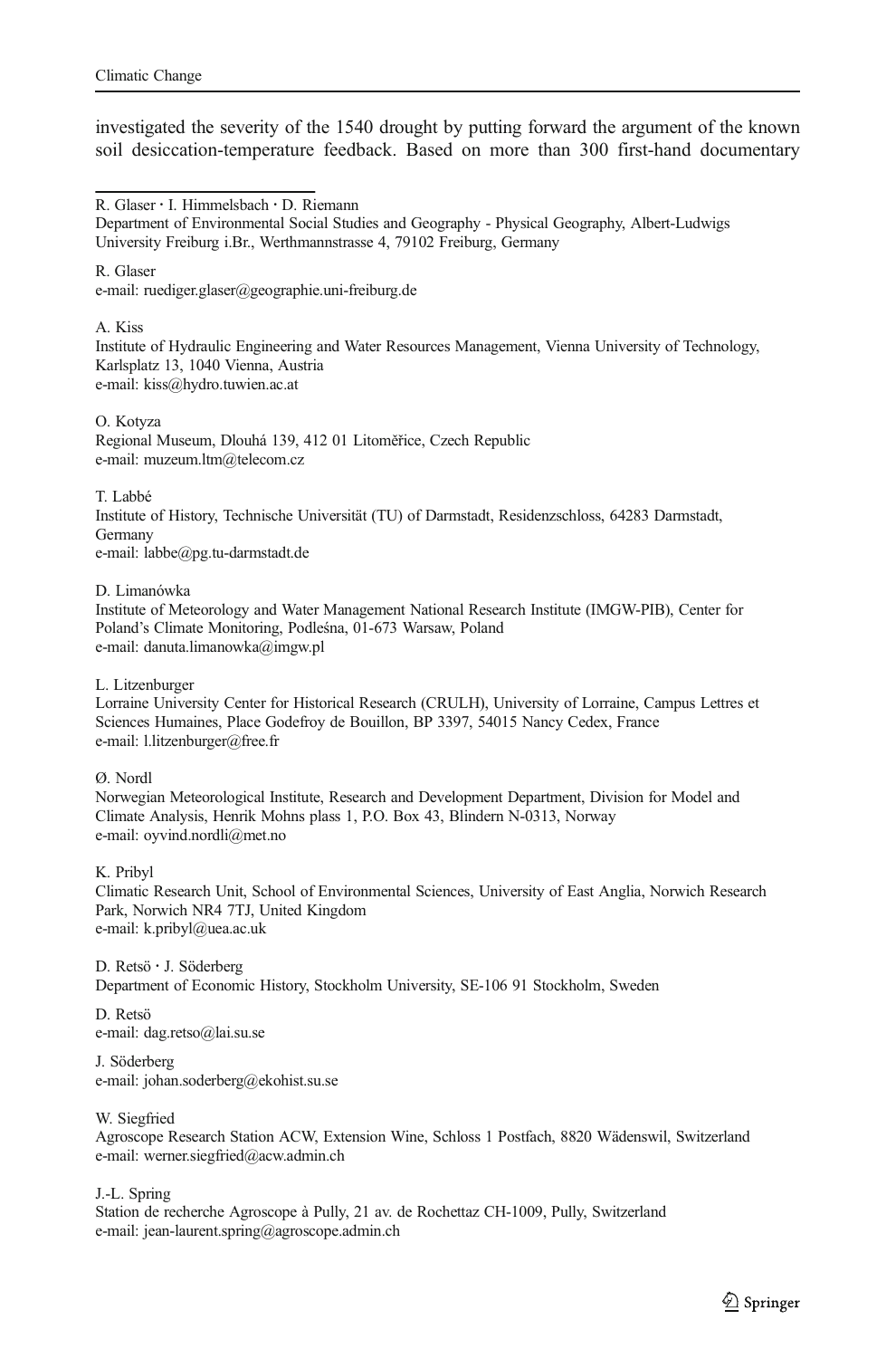weather report sources originating from an area of 2 to 3 million  $km^2$ , we show that Europe was affected by an unprecedented 11-month-long Megadrought. The estimated number of precipitation days and precipitation amount for Central and Western Europe in 1540 is significantly lower than the 100-year minima of the instrumental measurement period for spring, summer and autumn. This result is supported by independent documentary evidence about extremely low river flows and Europe-wide wild-, forestand settlement fires. We found that an event of this severity cannot be simulated by state-of-the-art climate models.

#### 1 Introduction

The need for climate change information at the regional to local scale is one of the key issues within the global change debate. Such information is necessary in order to assess the impacts of climate change on human and natural systems and to develop suitable adaptation and mitigation strategies at the national level (Giorgi et al. [2009\)](#page-13-0). Knowledge of past climatic extremes is a research priority to derive predictive points of reference for adaptation and loss reduction (Ciscar et al. [2012\)](#page-12-0). In view of global warming (GW) it is predicted that heat waves in the future will be more intense, more frequent and longer lasting (Meehl and Tebaldi [2004;](#page-13-0) Seneviratne et al. [2012;](#page-14-0) Collins et al. [2013\)](#page-12-0). Observational evidence indeed provides some support for an increasing frequency of hot extremes across the globe (Alexander et al. [2006;](#page-12-0) Hansen et al. [2012](#page-13-0); Donat et al. [2013;](#page-13-0) Hartmann et al. [2013\)](#page-13-0), contributing to the likelihood of extreme heat waves such as those in 2003 (Europe) and 2010 (western Russia) (Barriopedro et al. [2011\)](#page-12-0). For Europe, the hot summer of 2003 is usually taken as a benchmark for GW-related extremes. For a review of the 2003 heat wave the reader is referred to García-Herrera et al. [\(2010](#page-13-0)). In a previous study Wetter and Pfister ([2013](#page-14-0)) demonstrated from a long series of grape harvest dates (AD 1444–2011) that April–July (AMJJ) temperatures in 1540 both in France and Switzerland were likely significantly warmer than in 2003. Considering the significance of soil moisture deficits for the generation of record-breaking heat waves (e.g. Seneviratne et al. [2010;](#page-14-0) Mueller and Seneviratne [2012\)](#page-13-0), estimates of seasonal precipitation are needed to validate and find the plausibility of the duration and magnitude of the record-breaking heat wave temperatures in 1540. Extreme droughts over recent centuries were analysed for the Czech Lands (Brázdil et al. [2013a](#page-12-0)) and for Switzerland (BUWAL [2004\)](#page-12-0). Several authors have claimed that the drought of 1540 was outstanding (Pfister [1984;](#page-14-0) Pfister [1999;](#page-14-0) Glaser et al. [1999](#page-13-0); Brázdil et al. [2013a](#page-12-0)). Casty et al. ([2005\)](#page-12-0) concluded that the years 1540, 1921 and 2003 were very likely to have been the driest in the context of the past 500 years in the Greater Alpine area. In the Czech Lands 1540 was the driest year and the driest summer season in the past 500 years (Dobrovolný et al. [2014](#page-13-0)).

In this paper we confirm these findings in a larger, European context. This paper is organised as follows: section two presents the methodology to reconstruct the variability and number of days with precipitation (NPD) as well as the seasonal and annual precipitation amount (PA) for 1540. Reconstruction results and the assessment of return periods of similar drought events to 1540 are presented in the third section. In the discussion widespread documentary evidence about the 1540 drought is presented to highlight the quantitative reconstruction results with more qualitative evidence. Conclusions are drawn in the final section.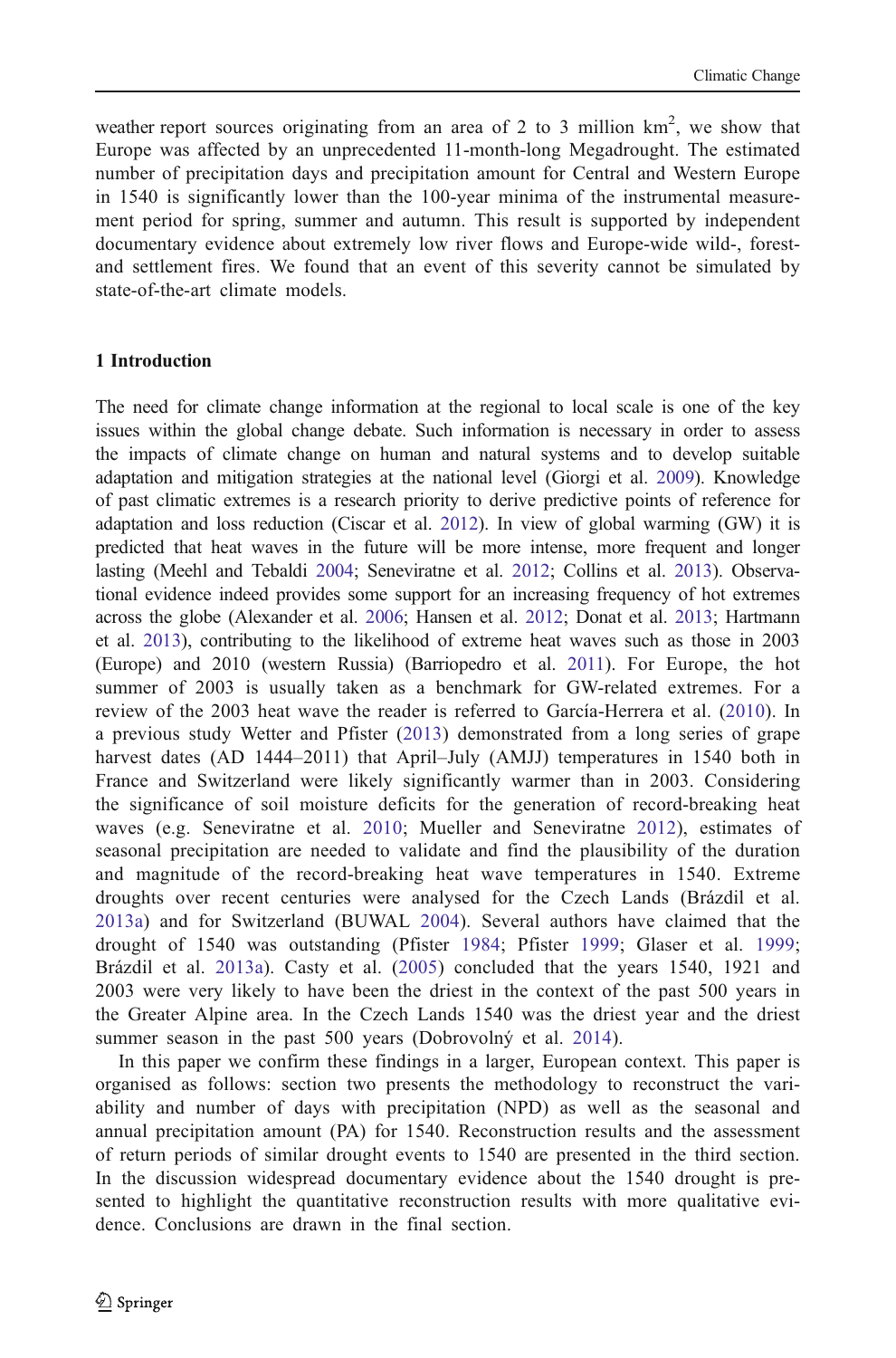# <span id="page-4-0"></span>2 Methodology

# 2.1 Reconstruction of number of days with precipitation in 1540

Written archives offer a broad spectrum of evidence on past weather, climate and their agricultural and societal impacts (Brázdil et al. [2010\)](#page-12-0). In contrast to documentary evidence, proxy data from natural archives usually do not have an adequate resolution to unravel the heat and drought effects in mid-latitude warm extremes (Wetter and Pfister [2013\)](#page-14-0). Chroniclers were mainly motivated by concerns about the human and environmental impacts of extreme events, which were thus extensively described (Pfister and Brázdil [1999\)](#page-14-0). Here we address the intensity, persistence and impact of the 1540 drought using more than 300 documentary sources of weather reports, originating from Austria, Belgium, the Czech Republic, England, France, Germany, Hungary, Italy, the Netherlands, Poland, Portugal, Romania, Russia, Slovakia, Spain, Sweden and Switzerland, that collectively represent an area of 2 to 3 million  $km^2$ (Fig. 1; Supplementary Information, Table S1).



Fig. 1 Spatial distribution of 1540 documentary data related to the occurrence of drought. Dots: documentary data evidence (chronicler reports, official letters, rogation ceremonies for rain etc.) of drought (red) and abundance of precipitation (blue; in southern Italy the abundance of precipitation was only during spring). Triangles: red = warm anomaly; light blue = cold anomaly; blue = wet anomaly. Original documentary data plotted on the maps are found in Supplementary Information, Table S1)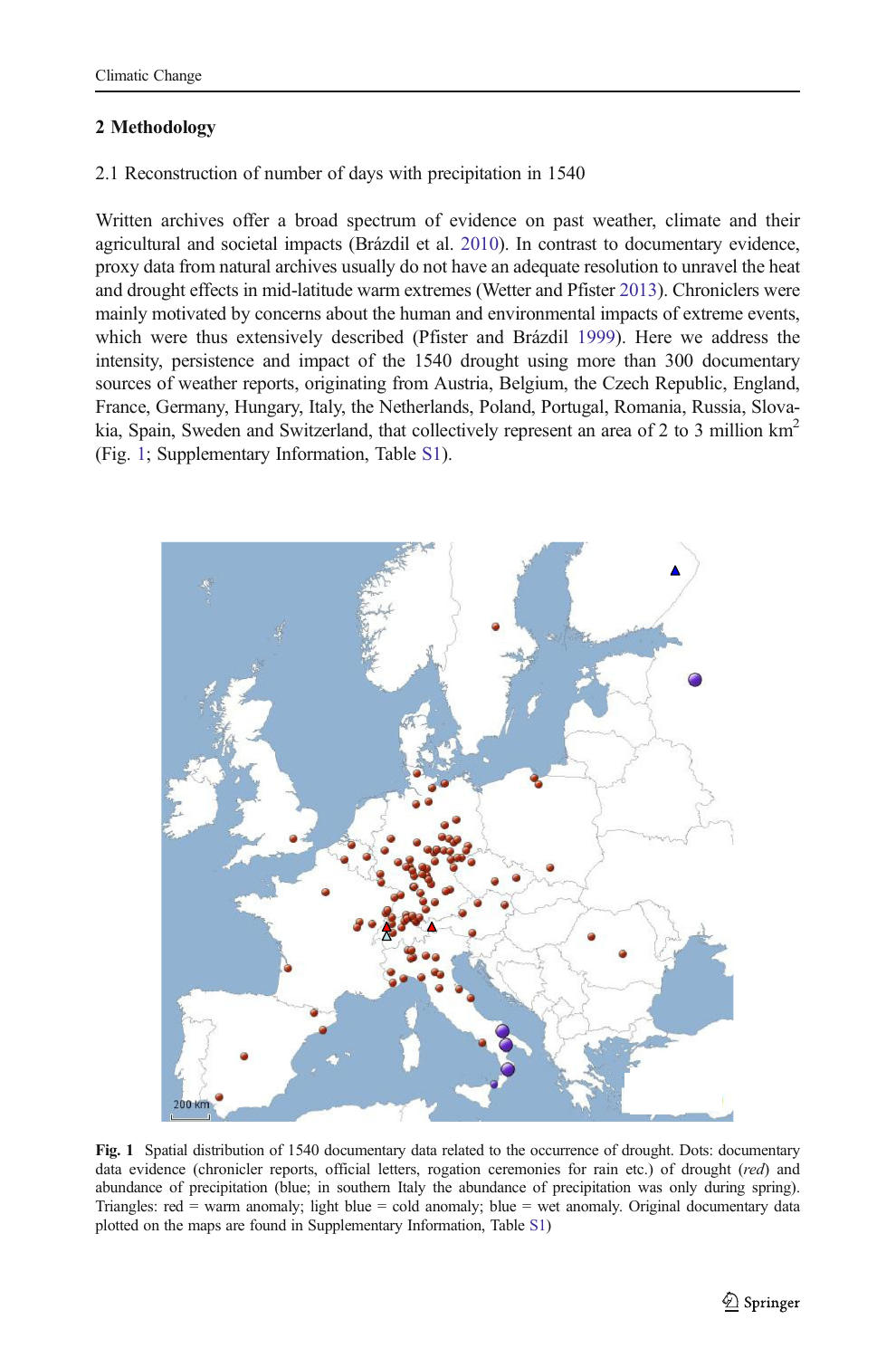Many chroniclers reported the date of rain spells and the quasi-rainless period in between as a proxy for drought severity. For 1540 they not only specified when but also in some cases how long and how intensively it rained, which provides an acceptable basis for assessing the number of precipitation days (NPD). In the absence of measured precipitation (P) for 1540 we collected such qualitative rainfall observations made by four chroniclers from Switzerland (situated in Basel, Zürich, Lucerne and Winterthur) and neighbouring Alsace (France) who kept track of the duration and yield of precipitation events. Regarding east central Europe, reliable data on precipitation frequency was obtained from the only weather diary so far known in Europe, kept by Marcin Biem, a theologian and president of the Cracow University (Supplementary Information, Table S1, section Poland, source 1). NPD and the temporal arrangement of precipitation days are shown in Table S2 (Supplementary Information, Table S2). Before the NPD were used for PA reconstruction the data was transformed from Julian to Gregorian calendar style.

### 2.2 Reconstructed precipitation amount

We estimated the amount of P (in mm) depending on the observed NPD through a hierarchy of statistical models (Tingley et al. [2012](#page-14-0)). These models are derived by analysing recent meteorological data from Cracow, Poland as well as four Swiss cities: Basel, Zürich, Lucerne and Schaffhausen. We consider these to be representative of the observation locations of the early chroniclers mentioned before. Preliminary analysis of the recent data shows different behaviour for the seasonal cycle of the precipitation (Supplementary Information, Fig. S1). While for Switzerland the seasonality is mostly determined by NPD, in Poland the seasonality is expressed in the dependence of monthly P on NPD. This can be interpreted as a strong shift in precipitation source – convective in summer versus frontal precipitation in spring and autumn. The model thus needs to be able to reflect not only the dependence on NPD, but additionally a possible seasonality factor. Moreover, when calculating averages over a number of stations, the fact that amount and NPD differ from place to place needs to be taken into account. For Switzerland, the reconstruction is based on observations at several locations and targets an area average, using the four Swiss stations in the instrumental period. Thus, a model needs to be introduced that first uses the NPD observed to estimate the NPD at the station sites and then uses the stochastic model to calculate the amount of precipitation. The full model is described in the supplementary information (Supplementary Information, Model). The model parameters are estimated through Bayesian inference (Gelman et al. [2003\)](#page-13-0), using the data from the instrumental period. The results for the estimated parameters are shown in Fig. S2 (Supplementary Information, Fig. S2). As noted above, the shape is mostly independent of the season, while the scale parameter determining the centre of mass depends (mostly linearly) on NPD, as well as the season. We reconstruct P by drawing from this statistical model (the distribution), using the distribution of parameters derived in the inference step. For Poland (Cracow) we hold NPD to be the documented data of 1540. For Switzerland, we take the documented values and then create draws for NPD at the four stations to account for the possible differences over the area of study. Note that while there are some months with no observed precipitation, our model does not deny the possibility of precipitation at some location close by, leading to a higher spread of estimates for the area averaged precipitation compared to a reconstruction taking the NPD to be equal to the observed number and a larger uncertainty for Swiss P. See also Fig. S3 (Supplementary Information Fig. S3), showing the dependence of NPD at Basel, Lucerne and Schaffhausen during the instrumental period.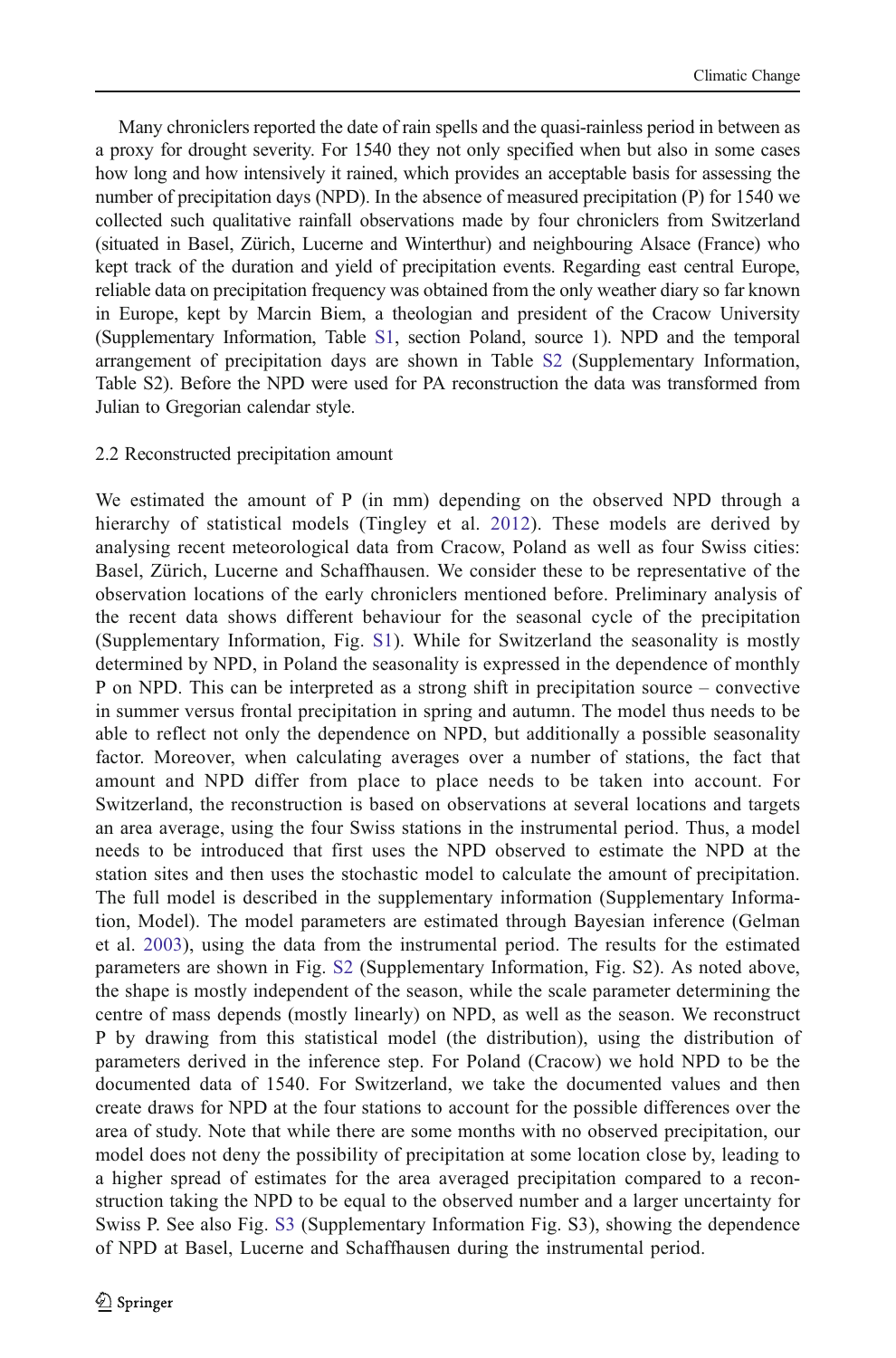## <span id="page-6-0"></span>3 Results

The reconstructed NPD for Switzerland and Poland (Cracow) was considerably lower than that of the twentieth-century average and even below the absolute minima of the instrumental period in spring, summer and autumn. Data for January 1540 in Switzerland are not available. Thus the twentieth-century average of 10 precipitation days for January was included to calculate the annual NPD. The NPD obtained in this way is 81 % below the twentiethcentury average and even 40 % below the driest year since 1864 (Supplementary Information Table S3). This result fits closely to a documentary-based precipitation reconstruction for 1540 in the Czech Lands that results in a deficit of more than 270 mm compared to the 1961–1990 mean (Brázdil et al. [2013b\)](#page-12-0). The results of the reconstructed PA for Poland (Cracow) and Switzerland, averaged over the locations of Basel, Zürich, Schaffhausen and Lucerne, are displayed in Fig. 2a.

The median of P and associated 50 % and 95 % confidence intervals are shown as boxes and whiskers. The 50- and 100-year minimum PA based on instrumental data for 1901–2000 are presented (squares and triangles) to highlight the severity of the record-breaking anomaly. We conclude from Fig. 2a that PA in Switzerland remained significantly below 100-year minimum levels in 1540 throughout spring (MAM), summer (JJA) and autumn (SON). No similar event is documented within the instrumental period since 1864. In Poland the drought likewise persisted over three seasons, but it was less severe, as precipitation was possibly above the 100-year minimum (including upper uncertainty amounts). It has to be pointed out



Fig. 2 Reconstructed seasonal precipitation amounts for spring, summer and autumn and cumulative deviations of 1540 NPD compared to the 20th-century mean, 2011 and 2003 .a: Median, upper and lower quartiles (boxes), 95 % uncertainties (whiskers) as well as 50 and 100 year minimum levels (box and triangle) of 20th century data for Swiss Plateau (northern Switzerland) average (left) and Cracow (right), b: compares cumulative deviations of NPD in Northern Switzerland in 2011, 2003 and 1540. NPD for 2003 and 2011 are taken from Federal Office of Meteorology and Climatology, MeteoSwiss (NPD were averaged over stations of Basel, Luzern, Schaffhausen and Zürich). Dotted line=20th-century mean of days with Precipitation≥1 mm, c: compares cumulative deviations of NPD in Cracow, Poland in 2011, 2003 and 1540. NPD for 2003 and 2011 are taken from the Center for Poland's Climate Monitoring. Dotted line=20th-century mean of days with Precipitation≥1 mm; † date of death of Marcin Biem: 19th Nov 1540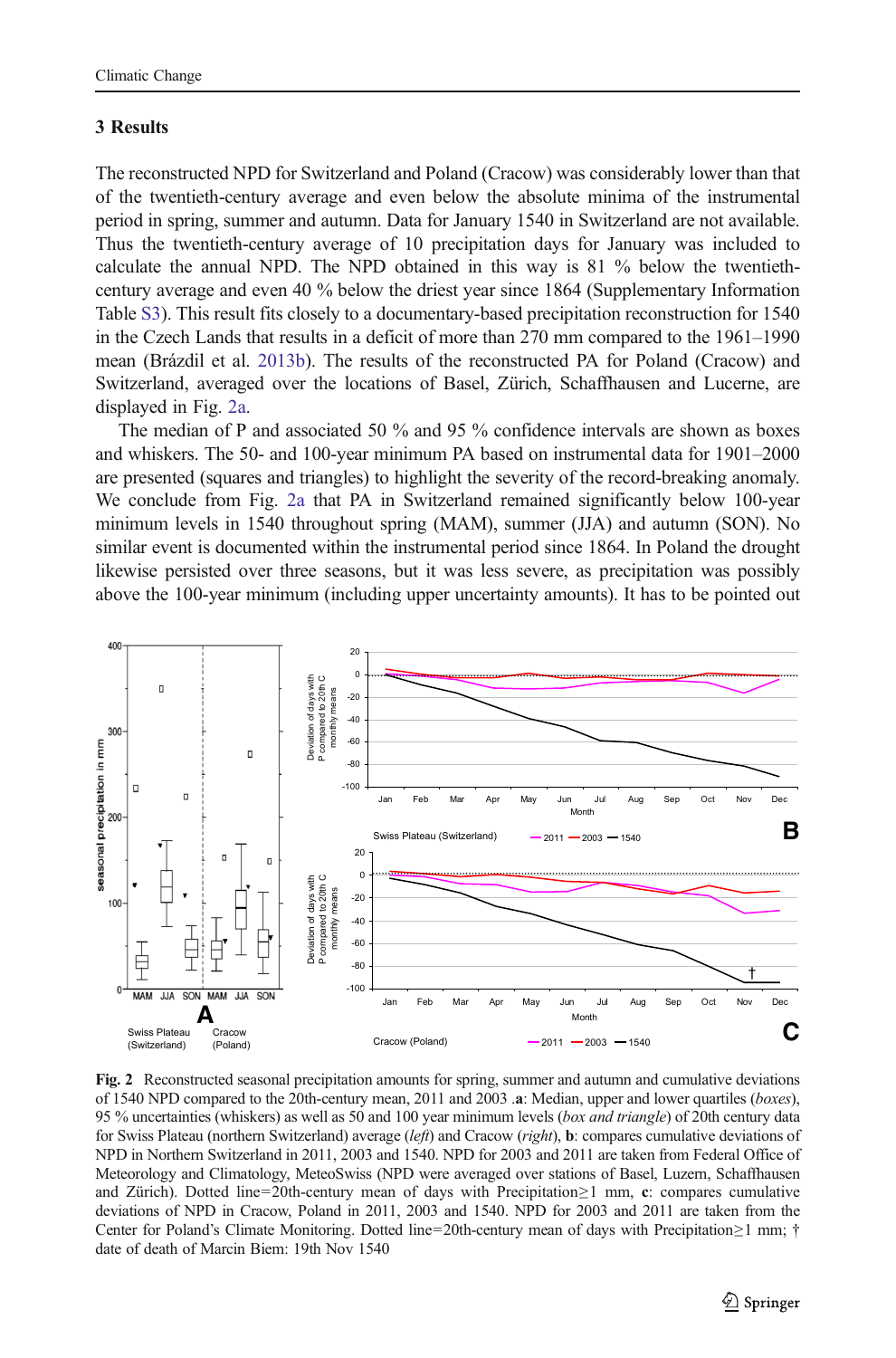here that our PA estimates for Cracow are more conservative than the estimates from Limanówka [\(2001](#page-13-0)) (Supplementary Information, Table S4). Soil desiccation is a well-known driver for heat extremes in many regions of the world (Seneviratne et al. [2006](#page-14-0); Hirschi et al. [2011;](#page-13-0) Mueller and Seneviratne [2012](#page-13-0)). It was also key in the sequence of events that drove the extreme 2003 heat wave (Ferranti and Viterbo [2006;](#page-13-0) Fischer et al. [2007;](#page-13-0) Jaeger and Seneviratne [2011](#page-13-0)). Evaporation uses more than half of the total net radiation at the land surface (e.g. Trenberth et al. [2009\)](#page-14-0). If this latent energy flux is strongly reduced due to the lack of soil moisture (SM) availability, the sensible heat component of the land energy budget is increased, leading to higher air temperatures (Seneviratne et al. [2010\)](#page-14-0). Moreover, SM displays memory effects with time scales up to several months (Vinnikov and Yeserkepova [1991](#page-14-0); Koster and Suarez [2001;](#page-13-0) Orth and Seneviratne [2012\)](#page-14-0), which in turn contribute to increased heat wave persistence (Lorenz et al. [2010](#page-13-0)). Sensitivity experiments suggest that the interannual variability of SM is the largest contributor to the persistence and intensity of heat waves (Jaeger and Seneviratne [2011](#page-13-0)). In the absence of SM feedbacks, summer 2003 would still have been warm, but it would have likely not been such a devastating event as it turned out to be (Fischer et al. [2007;](#page-13-0) Jaeger and Seneviratne [2011\)](#page-13-0). In order to get a proxy for the degree of soil desiccation in 1540, we computed cumulative NPD anomalies from the 1901–2000 average of known drought years in the instrumental period for both Switzerland and Poland (Cracow) (Fig. [2b, c](#page-6-0)). In contrast to the recent droughts in 2011 and 2003, the 1540 drought was significantly more persistent and extreme in any single month except January, thus resulting in a severe annual NPD deficit.

To gain an insight into the extreme character of the 1540 drought, we have analysed the global simulation of six models conducted within the Climate Model Intercomparison Project Phase 5 (CMIP5) over the period 850 AD to 2005, driven by estimations of past atmospheric greenhouse trace gas concentrations, volcanism and variations in solar activity (Schmidt et al. [2011\)](#page-14-0). These simulations are extended up to 2100, with forcing by the most extreme scenario of anthropogenic greenhouse gas concentrations (Representative Concentration Path scenario 8.5; Moss et al. [2010](#page-13-0); Supplementary Information, Fig. S4). None of the six models simulates a succession of severe drought in spring, summer and autumn. Climate models simulate 1540 like years in the past millennium only if the seasonal precipitation thresholds are set 50 % higher than the 1850–2005 minima, whereas seasonal precipitation thresholds of the 2006– 2100 period need to be raised by 30 %. This result may indicate that either the extreme character and thus low probability of occurrence of 1540-like droughts would require a larger simulation ensemble to produce one single drought year, or that models cannot simulate such extreme events with a reliable degree of probability.

#### 4 Discussion

Several kinds of drought can be distinguished (Heim [2002;](#page-13-0) Tallaksen and van Lanen [2004](#page-14-0); Seneviratne et al. [2012](#page-14-0)). The primary cause of a drought is the lack of precipitation over a large area and for an extensive period of time (i.e. meteorological drought). This water deficit propagates through the hydrological cycle and, together with evapotranspiration anomalies (e.g. Seneviratne et al. [2012;](#page-14-0) Sheffield et al. [2012\)](#page-14-0), gives rise to different types of droughts. Hydrological drought is associated with precipitation shortfall on surface or subsurface water availability (i.e. streamflow, lake levels and groundwater). The term agricultural drought or soil moisture drought is used when soil moisture is insufficient to support crops (Seneviratne et al. [2012](#page-14-0)). Human impacts of drought are defined as socio-economic drought (Heim [2002;](#page-13-0) Tallaksen and van Lanen [2004\)](#page-14-0). In the following sub-chapters we will unfold the 1540 drought event in a more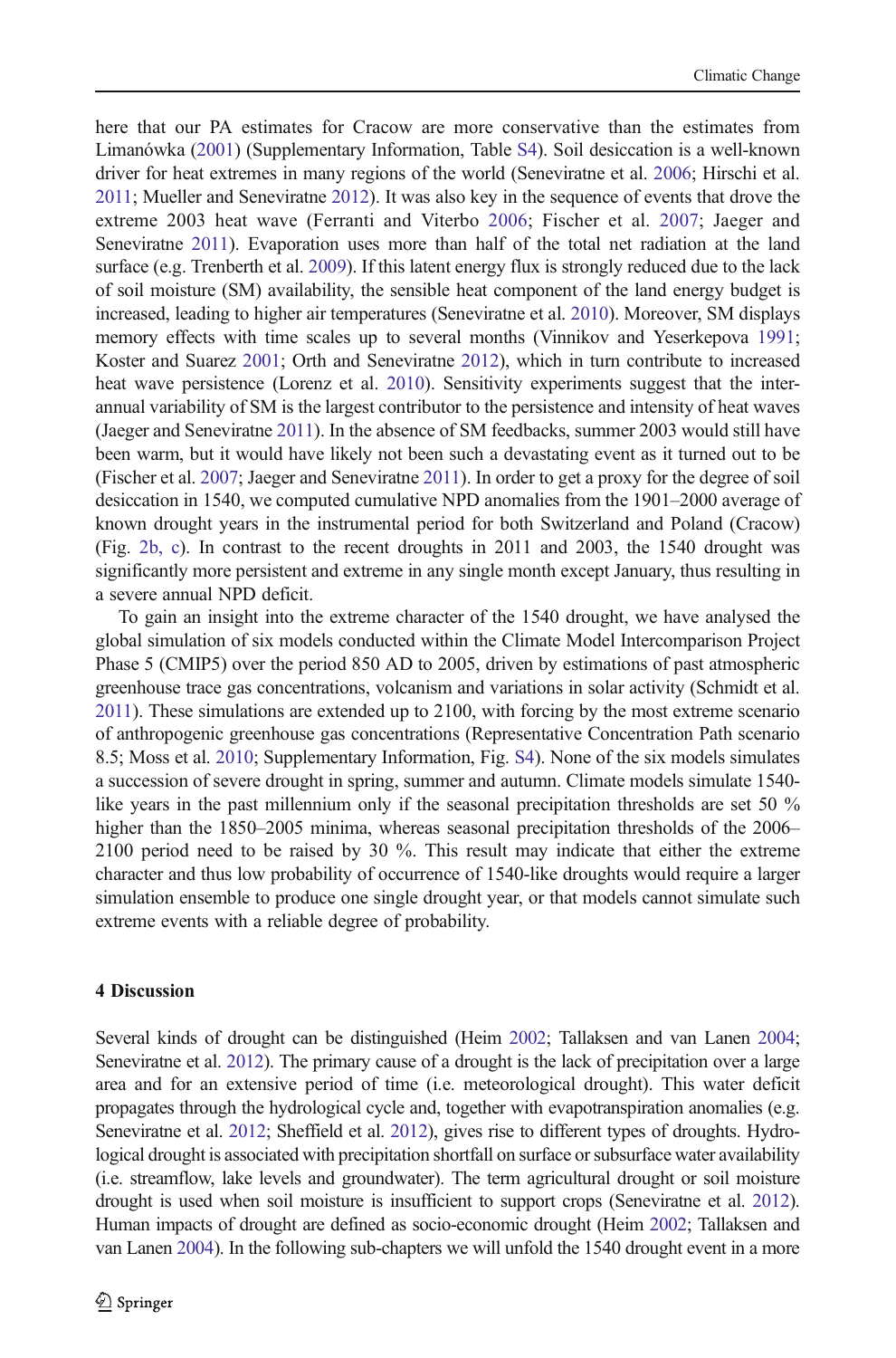qualitative way by highlighting the quantitative reconstruction results with selected and typical examples of the information included in the documentary evidence about the above-mentioned different basic drought types of the perennial drought in 1540 (Mishra and Singh [2010](#page-13-0)).

### 4.1 Meteorological drought

Previous studies have shown that late twentieth-century summertime heat and drought waves in Western Europe were often preceded by winter and spring rainfall deficits in Southern Europe (Vautard et al. [2007](#page-14-0); Zampieri et al. [2009](#page-14-0); Quesada et al. [2012;](#page-14-0) Stefanon et al. [2012](#page-14-0)). This kind of propagation pattern seems also to have prevailed in the case of the 1540 drought. According to chroniclers from Northern Italy, winter was "like in July" (Supplementary Information, Table S1, section Italy, source 3), with no rain falling from November 1539 to mid-April 1540 (Supplementary Information, Table S1, section Italy, source 1). Likewise, rogations for rain were held in October 1539 and March 1540 in Spain (Supplementary Information, Table S1, section Spain, sources 2 and 10). From a documentary data-based temperature reconstruction for Central Europe (Dobrovolný et al. [2010](#page-13-0)) it is concluded that the 1540 drought was the climax of a decade-long summer warming trend bearing comparison with that seen in the 1990s (Supplementary Information, Fig. S5). The summer of 1540, as the reconstruction by Jacobeit et al. [\(1999\)](#page-13-0) illustrates, was characterised by a persistent diagonal south-west to north-east oriented blocking ridge of high pressure over continental Europe connected to the Azores High. The spatial distribution of drought and precipitation records indeed suggest that 1540 was dominated by a quasi-persistent high-pressure situation over Western and Central Europe surrounded by low pressure systems over the Atlantic and Western Russia. According to this meteorological situation, a multi-seasonal cold and wet spell likely should have prevailed in the region east of the anticyclone. Indeed, the famous chronicle of Novgorod (Western Russia) reports that "Springtime was cold and during all summer there were floods, and the rye did not grow and was frozen in spring, and all the meadows at the banks of the rivers and lakes were flooded […] In autumn there was a lot of rain, and the sun was not seen for 2 weeks until the eve before Filippov [15th November]" (Supplementary Information, Table 1, section Russia, source 1). Likewise, a dendroclimatic (TRW) series of drought-sensitive Scots pine (Pinus sylvestris L.) from south-eastern Finland indicates abundant (81 % percentile) precipitation in this year (Helama et al. [2009\)](#page-13-0). In analogy to 2003, Switzerland was likely in the centre of the anomaly in 1540 (García-Herrera et al. [2010](#page-13-0)). Hans Stolz, a vinegrower and mayor of the small town of Guebwiller in neighbouring Alsace described in his chronicle using the customary Julian style that "February was warm and dry and … it only rained during the first three days in March but never snowed or rained in April. May was sunny and dry throughout. June was also dry, but it rained repeatedly in the end, but not much. July was torrid and dreadful until the end" (Supplementary Information, Table S1, section Switzerland, source 9; Fig. S6). Fridolin Ryff in Basel (Switzerland) counted three "short and feeble" rain spells between the "beginning of summer" and St. Martins Day (21st November), each lasting not more than two or three days (Supplementary Information, Table S1, section Switzerland, source 8). Heinrich Bullinger in Zürich insisted that it never rained for an entire day or an entire night between February and 29th September (Supplementary Information, Table S1, section Switzerland, source 23). Oeno-phenological proxy evidence suggests that August and September temperatures were likely at the same level as in 2003 (Wetter and Pfister [2013](#page-14-0)). Coherent narrative reports by independent contemporary chroniclers indicate that, unlike in 2003, the weather in the following months (October– December) was sunny and warm "like in April" until the end of the year, without any frost or snow (Brázdil et al. [2013a;](#page-12-0) Wetter and Pfister [2013\)](#page-14-0).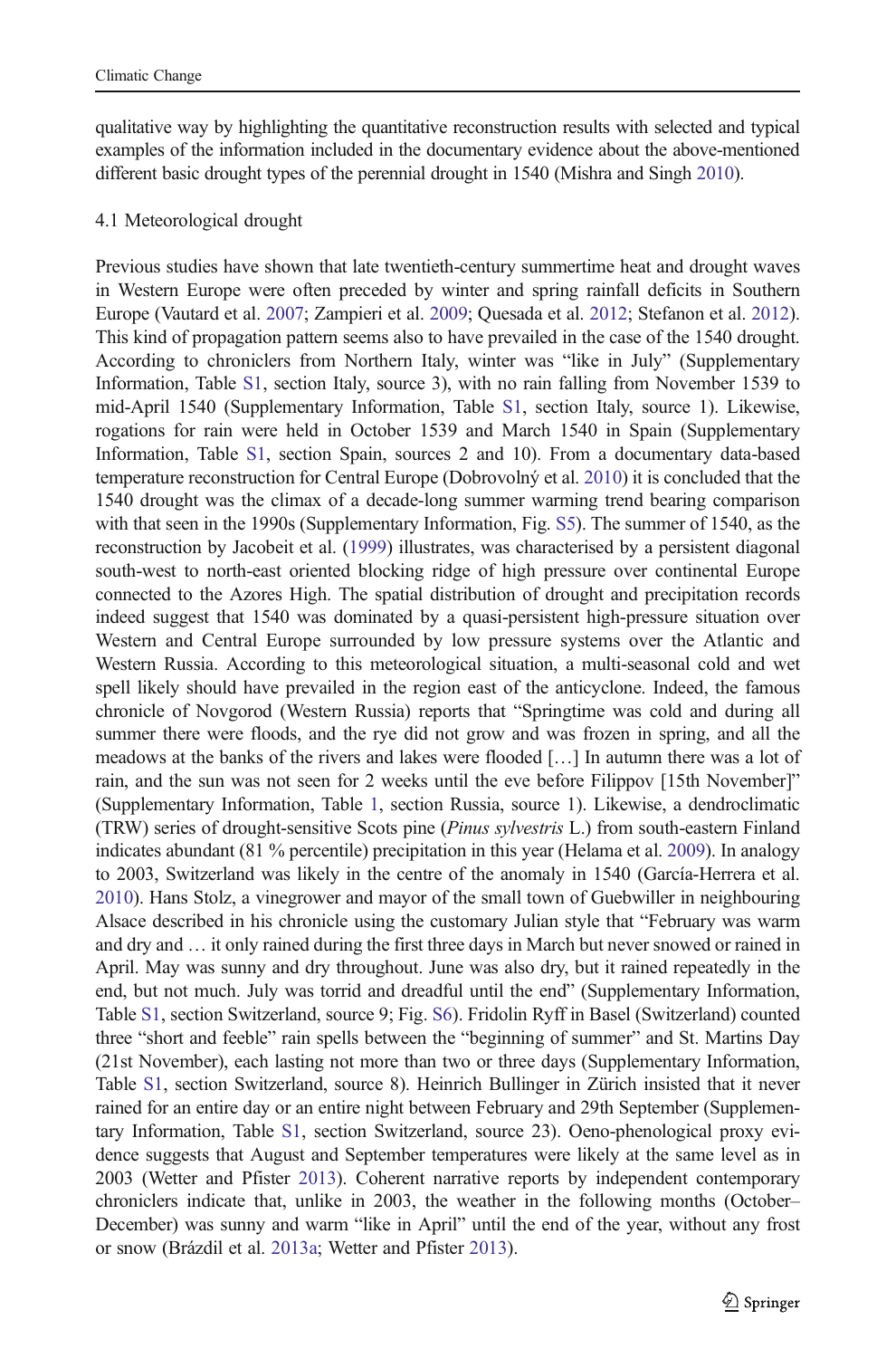#### <span id="page-9-0"></span>4.2 Hydrological drought

Chronicler reports about the extremely low level of major water bodies confirm the recordbreaking precipitation deficits assessed for Western and Central Europe (Fig. 3a).

Lake Constance, the second largest lake in Western Europe, dropped to such a low level in August 1540 that the lake floor, with its mountains and valleys, emerged close to the surface and the island of Lindau was connected to the coast so that people could walk around it (Supplementary Information, Table S1, section Germany II, source 4). This stage is close to the lowest recorded in the driest winters since 1550 (Pfister et al. [2006\)](#page-14-0). It should be pointed out that winter low water levels of Lake Constance are comparatively common, because in this season precipitation, especially at higher altitudes, falls as snow. Melting of the stored winter snow in spring and early summer usually fills the lakes at the foothills of the Alps, so that the extreme late summer low water level in 1540, also considering the summer precipitation maximum in the Alps, was indeed a record-breaking event. Chroniclers described low water levels of rivers all over Western and Central Europe (Fig. 3a). Major rivers, such as the Rhine, Elbe and Seine, could be waded through in some places (Supplementary Information, Table S1, section Germany I, source 86 and section Netherlands and Belgium, source 6). Often, like in Basel, Collogne or Meissen, the descriptive information of low water levels is given with such a degree of accuracy that the rivers' low water level discharges can be reconstructed. In these cases they result, based on independent and different reconstruction and assessment methodologies, in only 10 % of the average instrumental period summer half-year discharge of each location (independent expertise according to methodologies by Herget and Meurs [2010;](#page-13-0) Wetter et al. [2011](#page-14-0) and Prof. Dr. Uwe Grünewald; personal communication). In comparison, the discharge deficit of major German rivers in the hydrological summer half-year 2003 was only −47 % for the Elbe and −37 % for the Rhine (Bundesanstalt für Gewässerkunde [2006\)](#page-12-0). Several chroniclers report that brooks and wells in 1540 dried out from late spring, including those that had never previously failed. Hans Salat reports that in the Swiss Plateau region this happened in July which suggests a substantial drop in groundwater levels. Digging for water more than 1.5 m deep in the dried-out bed of a small river in Canton Lucerne (Switzerland), did not yield a drop (Supplementary Information, Table S1, section Switzerland, source 5). Unlike in 2003, no thunderstorm was observed in summer 1540 (Supplementary Information, Table S1, section



Fig. 3 Documentary evidence on low levels of rivers and lakes (a) and wild-, forest- (squares) and settlement fires (circles) (b) during the drought and heat wave in 1540. Original documentary data plotted on the maps are found in Supplementary Information, Table S1)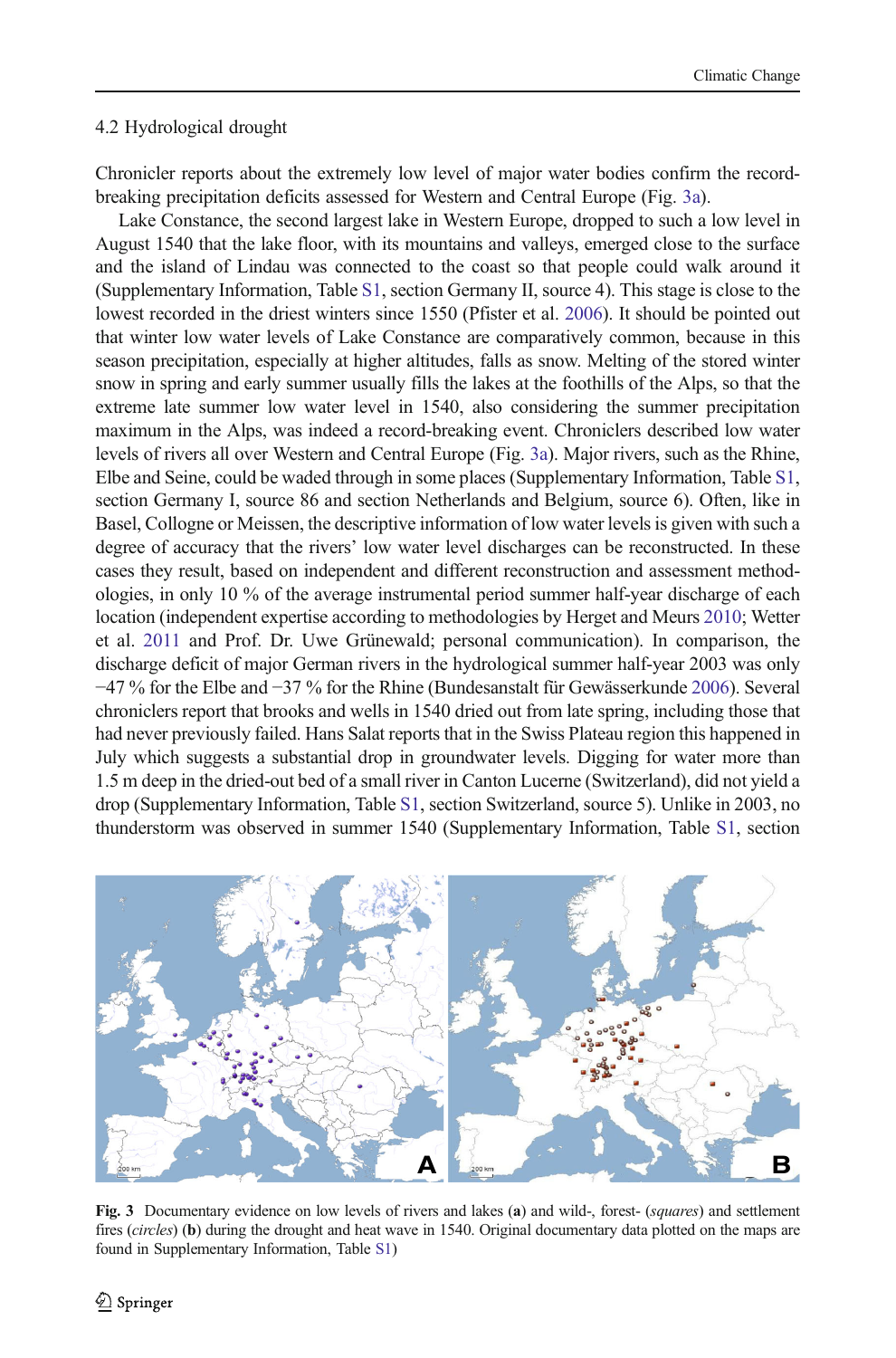Switzerland, source 9). The Lucerne botanist, meteorologist and politician Renward Cysat emphasises in this context that Alpine meadows were literally "irrigated" every morning by abundant dew, possibly generated by the intensive evaporation of firn fields and glaciers during the day which, at that time, were in their advanced "Little Ice Age" position (Supplementary Information, Table S1, section Switzerland, source 22).

## 4.3 Agricultural drought and soil desiccation

Visual observations of extreme soil desiccation and soil cracking (Supplementary Information, Table S1, section Switzerland, source 22) confirm the hypothesis of a record-breaking soil moisture deficit in 1540. Some cracks were so wide that people could put their feet into them (Supplementary Information, Table S1, section Switzerland, source 20). The severity of the agricultural drought in 1540 may be assessed from the many reports describing acute feed and water shortages for cattle and dried-out vegetable gardens. Moreover, trees and vines suffered from drought stress. Pierre de Teysseulh, a capitular of the church of Limoges (central France), notes that "the grapes were like roasted and the leaves of the vines had fallen to the ground like after a severe frost" (Supplementary Information, Table S1, section France, source 20). Trees responded inconsistently to the record-breaking conditions, according to Battipaglia et al. ([2010](#page-12-0)). In the MXD series of Norway spruce (Picea abies) from Tyrol (Esper et al. [2007](#page-13-0); Battipaglia et al. [2010](#page-12-0)) the value for 1540 is extremely high, as in the Picea abies series from Lauenen (Bernese Oberland) (Schweingruber et al. [1988\)](#page-14-0), both signifying warm conditions. According to chronicler Sebastian Fischer from Ulm (south Germany), leaves on the trees withered [at the peak of the worst heat wave] in early August and fell to the ground "as if it had been in late autumn." (Supplementary Information, Table S1, section Germany I, source 31). Drought effects may thus probably be the reason why tree-rings from Lötschental (Canton Valais in Switzerland) fail to indicate the record-breaking heat in 1540 (Büntgen et al. [2006](#page-12-0); Fig. [1](#page-4-0)). Could it be that the Larch trees situated in the rain shadow of the Alps prematurely lost their needles under extreme drought stress like the leaf trees did in the plain? Likewise, 1540 does not stand out in the long silver fir (Abies alba) TRW chronology in southern Moravia which serves as an indicator for March to July precipitation (Brázdil et al. [2002](#page-12-0)). Finally, TRW extremes sometimes lag the responsible weather patterns by one or more years, such as for instance in AD 1541, when a large-scale growth depression lagged the extremely warm and dry climatic conditions of 1540. This response shift is well in line with the high first-order auto-correlative structure of the fir TRW data (Büntgen et al. [2011\)](#page-12-0). Wetter and Pfister [\(2013\)](#page-14-0) demonstrated that the reliability of proxies from the natural archives, such as grape harvest dates, may significantly fail, especially when dealing with climatic extreme events. The same caution, as we tried to demonstrate above, seems to be necessary when dealing with extremes based on tree ring reconstructions (TRW/MXD). Thus, extreme events indicated by proxies of the natural archives always should be double checked in the overlapping period with the evidence in the archives of society (approx. AD 1200 –present), which is usually very rich and most detailed in the case of such events.

## 4.4 Socio-economic drought

Cattle breeding, water power production (water mills) and water-based transportation suffered in particular. Countless domestic animals died from thirst, hunger or heat-stroke. Grain and wine harvests, both being heat and drought-resistant crops, were abundant, but the collapse of water power for mills led to skyrocketing prices for flour and bread (Supplementary Information, Table S1, section Switzerland, source 1). Navigation became difficult or impossible even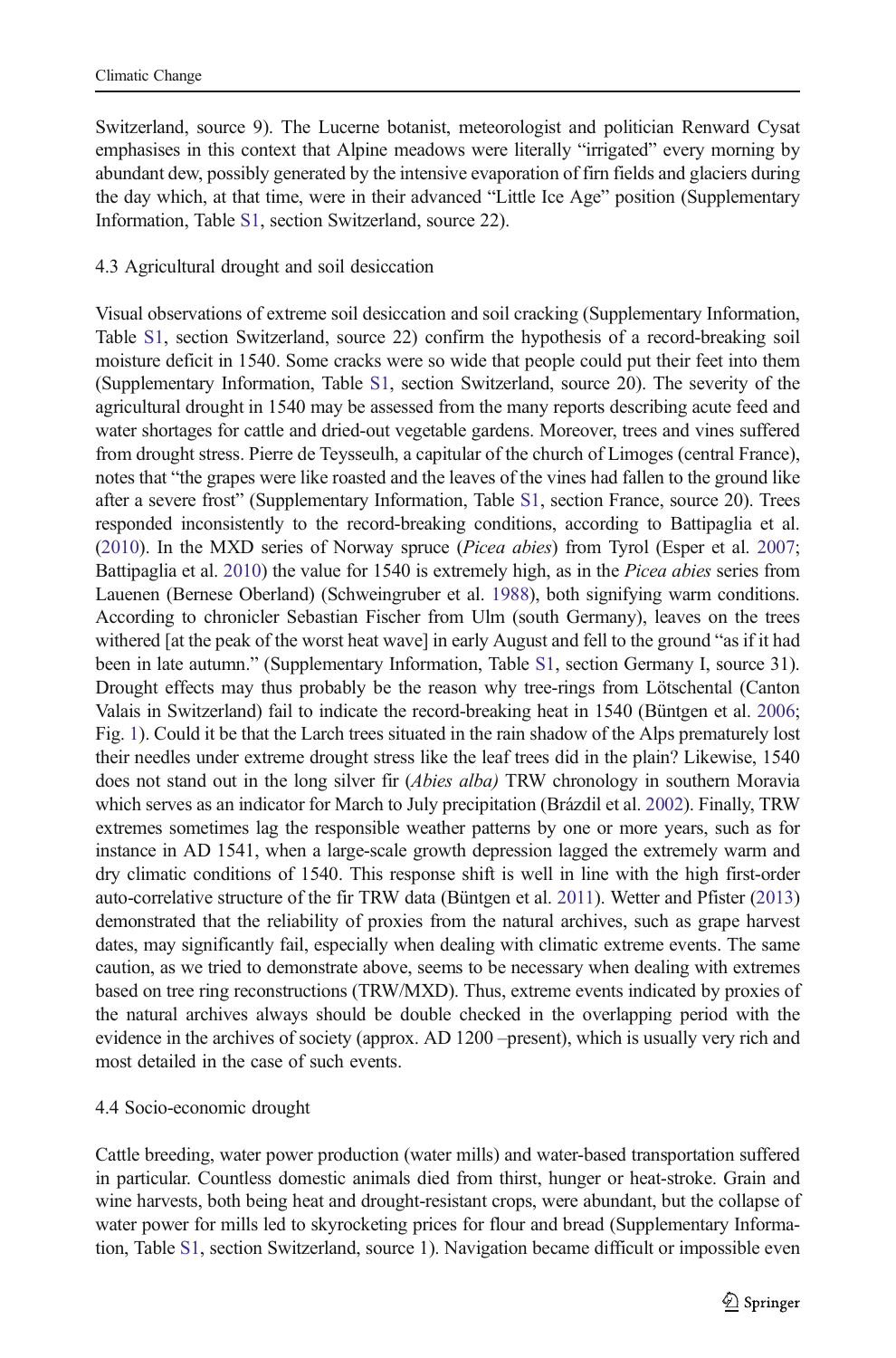on major rivers (Supplementary Information, Table S1, section Italy, source 12). The outstanding persistence and severity of heat and drought is further documented by a continentwide outbreak of devastating wildfires in summer-wet Europe that is unique within the last 500 years (Pfister, in review). Likewise, town fires in Germany were more frequent in 1540 than in any other peace-time year since AD 1000 (Zwierlein [2011](#page-14-0); Fig. [3b](#page-9-0)). Note that forest fires often start and grow at the time of maximum heat and drought stress (Verdú et al. [2012](#page-14-0)). In Portugal, temperatures of more than 40º C were measured during the peak of the heat wave in 2003, when large-scale forest fires broke out (Trigo et al. [2006](#page-14-0)). Similar high temperatures likely occurred during the heat wave in 1540 (Wetter and Pfister [2013](#page-14-0)). The continent was inundated from forest fire aerosols. Chroniclers Salat in Lucerne and Biem in Cracow noticed that the sky was filled with smoke so that the sun and the moon, looking reddish at their rising and setting, were shining pale (Supplementary Information, Table S1, section Switzerland, source 5 and section Poland, source 1). With regard to the vulnerability of present-day societies to extreme Megadroughts such as that in 1540, the case of summer 2003 – though it was likely rather moderate in comparison – may provide some hints as to socio-economic vulnerability. As well as the deaths of about 70,000, mostly elderly, people in Europe during the peak of the heat wave (Poumadère et al. [2005](#page-14-0)), the EU arable sector showed an overall slump in production of more than 10 % (García-Herrera et al. [2010](#page-13-0)), causing an approximate financial loss of 13.1 billion euros (ProClim [2005](#page-14-0)). Many power plants had to reduce their output capacity, some of them down to 60 %, as a consequence of too-low water levels (runof-river power plants) and too-warm cooling water supply (thermoelectric power plants). Éléctricité de France, running 58 nuclear power plants, had to cut its electricity exports by more than half (Poumadère et al. [2005\)](#page-14-0) when water temperatures exceeded 23 °C.

#### 5 Conclusions

Based on widespread documentary evidence in Europe concerning weather in 1540, we demonstrated that the drought in 1540 was likely more extreme than similar events in the instrumental period. The meteorological drought was more persistent (11 months), leading to a cumulative annual deviation of NPD to about 90 to 95 days compared to the twentieth-century Western and Central European average. The hydrological drought was similarly extreme, with an assessed discharge deficit of about 90 % for rivers Rhine and Elbe and the complete desiccation of smaller watercourses. The record-breaking dimension of the Megadrought also corroborates the earlier result of Wetter and Pfister [\(2013\)](#page-14-0) that the heat wave, respectively spring-summer temperatures in 1540, were likely more extreme than in 2003. Our analysis of CMIP5 simulations suggests that climate models are so far unable to simulate 1540-like droughts. Given the large spatial extent, the long duration and the intensity of the 1540 heat and drought, the return of such an event in the course of intensified global warming involves staggering losses, the dimension of which might be assessed by future economic analyses. In conclusion, the case of the 1540 Megadrought demonstrates that in particular palaeoclimatic evidence of the natural archives, such as tree-rings or grape harvest dates, may fail to detect record-breaking climatic outliers, whereas archives of society usually describe them in most accurate detail. More research also involving documentary evidence on record-breaking extreme events prior to AD 1500 is needed to better appreciate the nature of risk of such disasters.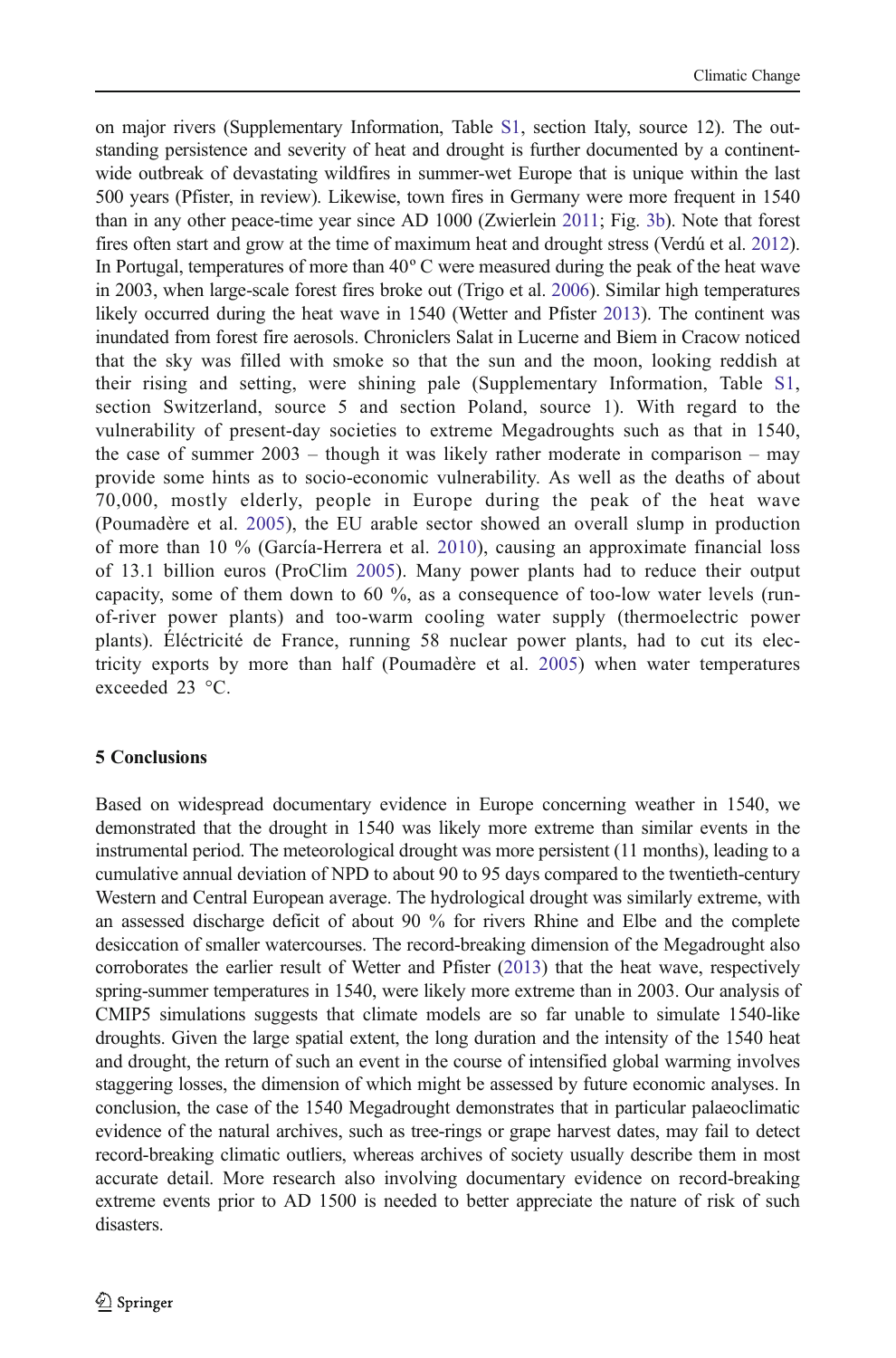<span id="page-12-0"></span>Acknowledgments Acknowledgements are due to the Swiss National Science Foundation (Grant 100011– 120157), the Oeschger Centre for Climatic Change Research, University of Bern, Bern, Switzerland, the Dr. H. A. Vögelin-Bienz-Stiftung, the Joséphine de Kármán-Stiftung for funding support of Oliver Wetter (OW). Eduardo Zorita (EZ), Sebastian Wagner (SW), Johannes Werner (JW) and Jürg Luterbacher (JL) acknowledge the German Science Fundation DFG Project PRIME 2 ("Precipitation In past Millennia in Europe- extension back to Roman times") within the Priority Programme "INTERDYNAMIK". JW, JL, SW and EZ are partially funded by the project of the German Science Foundation PRIME-2. Further acknowledgments are due to the Project "Reconstruction and model simulations of past climate in Portugal, using documentary and early instrumental sources (PTDC/AAC- CLI/119078/2010). Mariano Barriendos (MB) acknowledges the Spanish Ministery of Economy and Competitiveness for project I+D+i nr. CGL2011-28255 and the European Commission for project IP017008-2 "MILLENNIUM". Rudolf Brázdil (RB) and Petr Dobrovolný (PD) acknowledge the Czech Science Foundation (GACR) for projects no. 13-19831S (RB) and 13-04291S (PD). Danuta Limanówka (DL) acknowledges the support by the Polish State Committee for Scientific Research (KBN): grant No. PO4E 024 10 and MNiSW grant No. 356/6. PR UE/2007/7. Samuli Helama, Finnish Forest Research Institute, Helsinki, Finnland is acknowledged for providing his long term tree ring series.

#### **References**

- Alexander LV, Zhang X, Peterson TC, Caesar J, Gleason B, Klein Tank AMG, Haylock M, Collins D, Trewin B, Rahimzadeh F, Tagipour A, Kumar KR, Revadekar J, Griffiths G, Vincent L, Stephenson DB, Burn J, Aguilar E, Brunet M, Taylor M, New M, Zhai P, Rusticucci M, Vazquez-Aguirre JL (2006) Global observed changes in daily climate extremes of temperature and precipitation. Journal of Geophysical Research – Atmospheres, 111:D05109
- Barriopedro D, Fischer EM, Luterbacher J, Trigo RM, García-Herrera R (2011) The hot summer of 2010: redrawing the temperature record map of europe. Science 332:220–224
- Battipaglia G, Frank D, Büntgen U, Dobrovolný P, Brázdil R, Pfister C, Esper J (2010) Five centuries of central European temperature extremes reconstructed from tree-ring density and documentary evidence. Glob Planet Chang 72:182–191
- Brázdil R, Štěpánková P, Kyncl T, Kyncl J (2002) Fir tree-ring reconstruction of March-July precipitation in southern Moravia (Czech Republic), 1376–1996. Clim Res 20:223–239
- Brázdil R, Dobrovolný P, Luterbacher J, Moberg A, Pfister C, Wheeler D, Zorita E (2010) European climate of the past 500 years: new challenges for historical climatology. Clim Chang 101:7–40
- Brázdil R, Dobrovolný P, Trnka M, Kotyza O, Řezníčková L, Valášek H, Zahradníček P, Štěpánek P (2013a) Droughts in the Czech lands, 1090–2012 AD. Clim Past 9:1985–2002
- Brázdil R, Kotyza O, Dobrovolný P, Řezníčková L, Valášek H (2013b) Climate of the Sixteenth Century in the Czech Lands. Masaryk University, Brno, pp. 286
- Bundesanstalt für Gewässerkunde (2006) Niedrigwasserperiode 2003 in Deutschland. Ursachen Wirkungen Folgen. Mitteilungen 27, Koblenz
- Büntgen U, Frank DC, Nievergelt D, Esper J (2006) Summer temperature variation in the European Alps, A.D. 755–2004. J Clim 19:5606–5623
- Büntgen U, Brázdil R, Heussner KU, Hoffmann J, Kontic R, Kyncl T, Pfister C, Chromá K, Tegel W (2011) Combined dendro-documentary evidence of central European hydroclimatic springtime extremes over the last millennium. Quat Sci Rev 30(27–28):3947–3959. doi[:10.1016/j.quascirev.2011.10.010](http://dx.doi.org/10.1016/j.quascirev.2011.10.010)
- Buwal BWG, Meteo S (2004) Auswirkungen des Hitzesommers 2003 auf die Gewässer. Schriftenr Umwelt Nr 369:1–174
- Casty C, Wanner H, Luterbacher J, Esper J, Böhm R (2005) Temperature and precipitation variability in the European Alps since 1500. Int J Climatol 25(14):1855–1880
- Ciscar JC, Saveyn B, Soria A, Szabo L, Van Regemorter D, Van Ierland T (2012) A comparability analysis of global burden sharing GHG reduction scenarios. Energy Policy 55:73–81
- Collins M, Knutti R, Arblaster JM, Dufresne JL, Fichefet T, Friedlingstein P, Gao X, Gutowski WJ, Johns T, Krinner G, Shongwe M, Tebaldi C, Weaver AJ, Wehner M (2013) Long-term climate change: Projections, commitments and irreversibility. In: Climate Change 2013: The Physical Science Basis. Contribution of Working Group I to the Fifth Assessment Report of the Intergovernmental Panel on Climate Change [Stocker, T. F., D. Qin, G.-K. Plattner, M. Tignor, S. K. Allen, J. Boschung, A. Nauels, Y. Xia, V. Bex and P. M. Midgley (eds.)]. Cambridge University Press, Cambridge, United Kingdom and New York, NY, USA, in press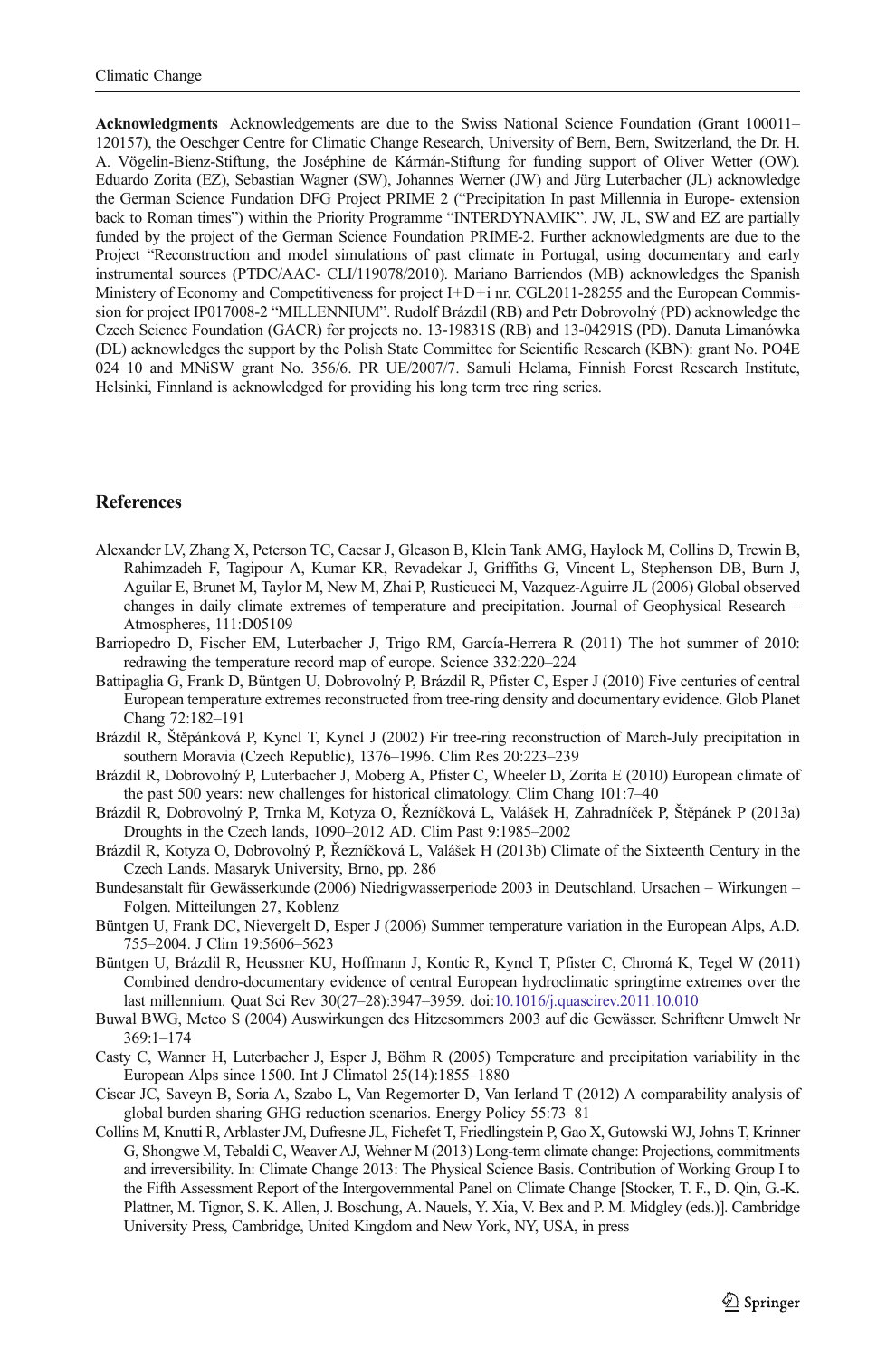- <span id="page-13-0"></span>Dobrovolný P, Moberg A, Brázdil R, Pfister C, Glaser R, Wilson R, van Engelen A, Limanówka D, Kiss A, Halíčková M, Macková J, Riemann D, Luterbacher J, Böhm R (2010) Monthly, seasonal and annual temperature reconstructions for central Europe derived from documentary evidence and instrumental records since AD1500. Clim Chang 101:69–107
- Dobrovolný P, Brázdil R, Trnka M, Kotyza O, Valášek H (2014) Precipitation reconstruction for the Czech Lands, AD 1501–2010, Int. J. of Climatology, accepted
- Donat MG, Alexander LV, Yang H, Durre I, Vose R, Caesar J (2013) Global land-based datasets for monitoring climatic extremes. Bull Am Meteorol Soc 94:997–1006. doi[:10.1175/BAMS-D-12-00109.1](http://dx.doi.org/10.1175/BAMS-D-12-00109.1)
- Esper J, Büntgen U, Frank D, Pichler T, Nicolussi K (2007) Updating the Tyrol treering dataset. In: Haneca, K., et al. (Ed.), Tree rings in archaeology, climatology and ecology. TRACE, vol. 5:80–85
- Ferranti L, Viterbo P (2006) The European summer of 2003: sensitivity to soil water initial conditions. J Clim 19: 3659–3680
- Fischer EM, Seneviratne SI, Vidale PL, Lüthi D, Schär C (2007) Soil moisture–atmosphere interactions during the 2003 European summer heat wave. J Clim 20:5081–5099
- García-Herrera R, Díaz J, Trigo RM, Luterbacher J, Fischer EM (2010) A review of the European summer heat wave of 2003. Crit Rev Environ Sci Technol 40:267–306
- Gelman A et al (2003) Bayesian data analysis. Text in Statistical Science. Chapman & Hall, Boca Raton
- Giorgi F, Jones C, Asrar GR (2009) Addressing climate information needs at the regional level: The CORDEX framework. WMO Bull 58(3):175–183
- Glaser R, Brázdil R, Pfister C, Dobrovolný P, Barriendos M, Bokwa A, Camuffo A, Kotyza O, Limanówka D, Rácz L, Rodrigo FS (1999) Seasonal temperature and precipitation fluctuations in selected parts of Europe during the sixteenth century. Clim Chang 43(1):169–200
- Hansen J, Sato M, Ruedy R (2012) Perception of climate change. Proc. Natl. Acad. Sci. USA, [www.pnas.org/cgi/](http://www.pnas.org/cgi/doi/10.1073/pnas.1205276109) [doi/10.1073/pnas.1205276109](http://www.pnas.org/cgi/doi/10.1073/pnas.1205276109)
- Hartmann DL, Klein Tank AMG, Rusticucci M, Alexander LV, Brönnimann S, Charabi Y, Dentener FJ, Dlugokencky EJ, Easterling DR, Kaplan A, Soden BJ, Thorne PW, Wild M, Zhai PM (2013) Observations: Atmosphere and surface. In: Climate Change 2013: The Physical Science Basis. Contribution of Working Group I to the Fifth Assessment Report of the Intergovernmental Panel on Climate Change [Stocker, T. F., D. Qin, G.-K. Plattner, M. Tignor, S. K. Allen, J. Boschung, A. Nauels, Y. Xia, V. Bex and P. M. Midgley (eds.)]. Cambridge University Press, Cambridge, United Kingdom and New York, NY, USA, in press.
- Heim RR (2002) A review of twentieth-century drought indices used in the United States. Bull Am Meteorol Soc 83(8):1149–1165
- Helama S, Timonen M, Holopainen J, Ogurtsov MG, Mielikäinen K, Eronen M, Lindholm M, Meriläinen J (2009) Summer temperature variations in Lapland during the Medieval Warm Period and the Little Ice Age relative to natural insta-bility of thermohaline circulation on multi-decadal and multi-centennial scales. J Quatern Sci. doi:[10.1002/jqs.1291](http://dx.doi.org/10.1002/jqs.1291)
- Herget H, Meurs H (2010) Reconstructing peak discharges for historic flood levels in the city of cologne. Germany Global Planet Chang 70:108–116
- Hirschi M, Seneviratne SI, Alexandrov V, Boberg F, Boroneant C, Christensen OB, Formayer H, Orlowsky B, Stepanek P (2011) Observational evidence for soil-moisture impact on hot extremes in southeastern Europe. Nat Geosci 4:17–21. doi[:10.1038/ngeo1032](http://dx.doi.org/10.1038/ngeo1032)
- Jacobeit J, Wanner H, Gudd M (1999) European surface pressure patterns for months with outstanding climatic anomalies during the sixteenth century. Clim Chang 43:201–221
- Jaeger EB, Seneviratne SI (2011) Impact of soil moisture–atmosphere coupling on European climate extremes and trends in a regional climate model. Clym Dyn 36:1919–1939
- Koster RD, Suarez MJ (2001) Soil moisture memory in climate models. J Hydrometeorol 2:558–570
- Limanówka D (2001) Rekonstrukcja warunków klimatycznych krakowa w pierwszej polowie XVI wieku. Mat Badaw IMGW Seria Meteorol 33:3–176
- Lorenz R, Jaeger EB, Seneviratne SI (2010) Persistence of heat waves and its links to soil moisture memory. Geophys Res Lett 37, L09703. doi[:10.1029/2010GL042764](http://dx.doi.org/10.1029/2010GL042764)
- Meehl GA, Tebaldi C (2004) More intense, more frequent, and longer lasting heat waves in the 21st Century. Science 305:994–997
- Mishra AK, Singh VP (2010) A review of drought concepts. J Hydrol 391:202–216
- Moss RH, Edmonds JA, Hibbard KA, Manning MR, Rose SK, van Vuuren DP, Carter TR, Emori S, Kainuma M, Kram T, Meehl GA, Mitchell JFB, Nakicenovic N, Riahi K, Smith SJ, Stouffer RJ, Thomson AM, Weyant JP, Wilbanks TJ (2010) The next generation of scenarios for climate change research and assessment. Nature 463:747–756. doi[:10.1038/nature](http://dx.doi.org/10.1038/nature)
- Mueller B, Seneviratne SI (2012) Hot days induced by precipitation deficits at the global scale. Proc Natl Acad Sci 109(31):12398–12403. doi[:10.1073/pnas.1204330109](http://dx.doi.org/10.1073/pnas.1204330109)